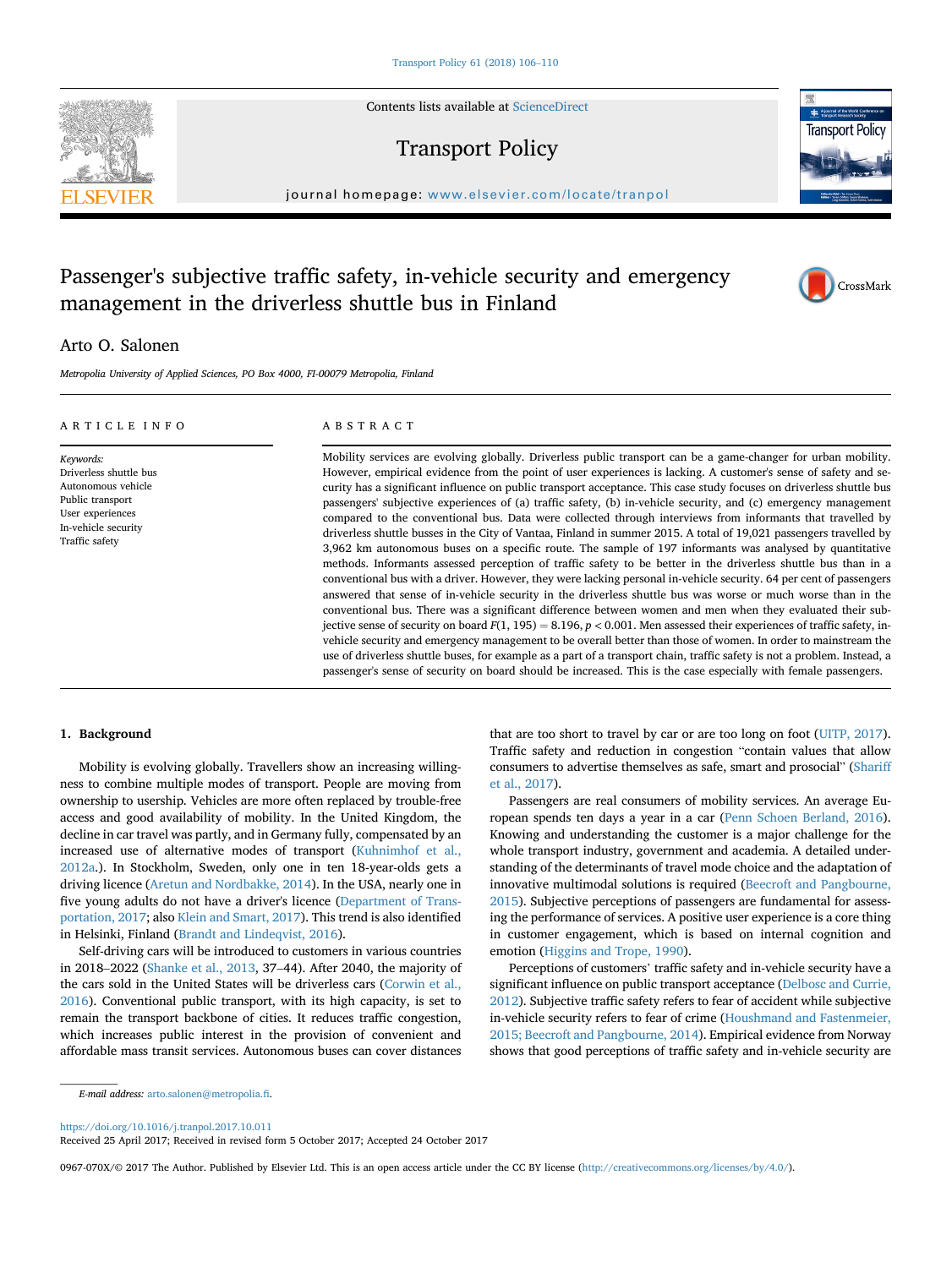positive predictors of intention to use public transportation (Simsekoğlu et al., 2015; Nordfjærna et al., 2015). An analysis of influences on satisfaction with bus journeys in Edinburgh, UK found that in-vehicle security was the most commonly cited concern (Stradling et al., 2007). Moreover, in Milan, Italy, traffic safety and security on board were the most important factors of public transport services (Eboli and Mazzulla, 2012). Costs and time efficiency also play a major role (Clauss and Döppe, 2013).

Autonomous public transport can be a dynamo in developing multimodal mobility systems. Innovative mobility solutions could be a valuable starting point for firms and policy makers to create new business models and services (Corwin et al., 2015). However, more understanding of the adaptation of new solutions is needed (Kuhnimhof et al., 2012a, 2012b) and lack of empirical evidence from the users of autonomous public transport is evident. Therefore, in this research we focus on self-driving public transport services. We are interested in knowing how passengers assess their subjective experiences straight after they have travelled as a passenger in an driverless shuttle bus. This approach combines both cognition and emotion of the passenger (e.g. Svenonius, 2011).

#### 2. Safety and security of public transport

A discourse of 'security as emotion' is rising. Perceptions about traffic safety and trust in other passengers are essential factors of successful public transport. Security as emotion concentrates the central role that surveillance and private policing assumes as the security policy shifts objectives to subjective feelings of the passengers (Svenonius, 2011). Feeling safe and secure on mass transport is positively related to frequency of public transport use. Studies in the UK suggest that 10 per cent of the population would reconsider using public transport if their fears were addressed (Crime Concern, 2004). In Melbourne, Australia, feelings of security had a small but significant positive influence on how frequently people used public transport (Delbosc and Currie, 2012).

What we already know is that the level of trust in the technology of self-driving vehicles varies (J.D.Power, 2017). It is not easy to trust a driverless vehicle. Most Americans seem to be leery of self-driving cars. 78 per cent of them report that they fear riding in an autonomous vehicle (Brannon, 2017). Moreover 84 per cent of people across the UK, France, Germany, Norway and Spain are less willing to trust their loved ones to technology (Penn Schoen Berland, 2016). However, it is notable, that these results are based on preconceptions of the informants. They did not have a real riding experience. In this research we focus on passengers' authentic experiences of (a) traffic safety, (b) in-vehicle security, and (c) emergency management in the context of driverless shuttle buses.

Traffic safety refers to risks outside of the vehicle such as the possibility of being involved in a traffic accident. 1.2 million people around the world die each year in traffic accidents. 90 per cent of traffic accidents are due to human error (UITP, 2017). A smooth combining of self-driving cars and seamless public transport can reduce the number of cars by 90 per cent (OECD, 2016; PriceWaterhouseCoopers, 2013) and eliminate traffic accidents almost totally (Singh, 2015; Fagnant and Kockelman, 2015).

In-vehicle security is related to antisocial behaviour, for example, the possibility of becoming a victim of crime inside in a vehicle (Beecroft and Pangbourne, 2015; Eboli and Mazzulla, 2011). Fear of crime and a perceived sense of being insecure have the potential to discourage individuals from using public transport (Transport for London, 2011). It is likely to have a greater impact on individuals' perceptions of the security of public transport than terrorism (Beecroft et al., 2007).

Emergency management refers to the unexpected events associated with both safety (indoor) and security (outdoor) when travelling. When emergency management is good, passengers can efficiently detect, prioritise and respond as incidents occur. They feel, for example, that they are able to use emergency exits, fire alarm systems and channels for reporting anything suspicious they may see or even hear on board. Thus,

emergency management includes technologies that are available and which can be used to combat risks.

As compared to conventional bus travel, this research covers passengers' experiences when travelling in a driverless shuttle bus. Our research questions are:

- (a) How do passengers assess their perception of traffic safety experienced in the driverless shuttle bus?
- (b) How do passengers evaluate their perception of in-vehicle security experienced in the driverless shuttle bus in terms of fear of violence?
- (c) How do passengers evaluate their perception of emergency management in the driverless shuttle bus?

In addition, we are interested in finding out what kinds of differences are there in the sense of traffic safety, in-vehicle security and emergency management in the driverless shuttle bus when comparing results between gender, age, education, net incomes and employment status?

#### 3. Material and methods

The data were collected in the City of Vantaa during the Housing Fair 2015, the biggest annual summer event in Finland. A total of 19,021 passengers travelled 3,962 km by EasyMile EZ-10 driverless buses between July 10 and August 9, 2015. The pilot scheme was carried out as a part of the CityMobil2 project (McDonald et al., 2015).

The data is a discretionary sample. Our informants were passengers who travelled from Kivistö Railway Station to the Exhibition Centre or the same journey in reverse by the driverless shuttle bus. The interviews with passengers were carried out straight after they came out of the selfdriving autonomous bus.

The length of the route was 950 m including an approximately 100-mlong tunnel. Three vehicles operated on the route without multiple time points of rider onboarding and exiting. The carrying capacity of each driverless shuttle bus was 10 passengers (6 seats and 4 standing passengers). The average number of passengers in a bus was 4.8. The maximum speed of the vehicle was adjusted to 13 km/h. The route was segregated from all other traffic. A member of the research group was on board at all times (McDonald et al., 2015).

The demonstration proceeded without accidents. However, there were 52 emergency stops during the demonstration. Stops occurred on average 1.7 times per one hundred kilometres. Most of the stops were due to freezing of the software, but vehicles also lost their location 16 times during the 3962-km demonstration (McDonald et al., 2015).

Safety, security and emergency management have both subjective and objective dimensions. The objective dimension refers to the statistical risks while the subjective dimension varies according to one's personality (Ceccato, 2013). In this research we focus on the subjective dimension. The study design is illustrated in Table 1.

Informants ( $n = 197$ ) were asked to assess their perceptions of traffic safety, in-vehicle security and emergency management in the driverless shuttle bus compared to a conventional bus travelling on the same route and in the same traffic conditions. The comparison to the conventional human-driven bus on the same route was hypothetical. A scale for the assessments was  $1 =$  much worse,  $2 =$  worse,  $3 =$  equal,  $4 =$  better, and  $5 =$  much better than travelling with a conventional bus. Gender and age are commonly-cited influences on perceptions of personal safety and security in public transport (Delbosc and Currie, 2012). Thus, we use gender and age as socio-demographic characteristics of the sample. We

#### Table 1

The study design combines different elements of passenger's subjective perceptions on safety and security outside and inside of the vehicle.

| Subjective traffic safety (outdoor)       | Subjective in-vehicle security (indoor) |  |  |
|-------------------------------------------|-----------------------------------------|--|--|
| Emergency management (indoor $+$ outdoor) |                                         |  |  |